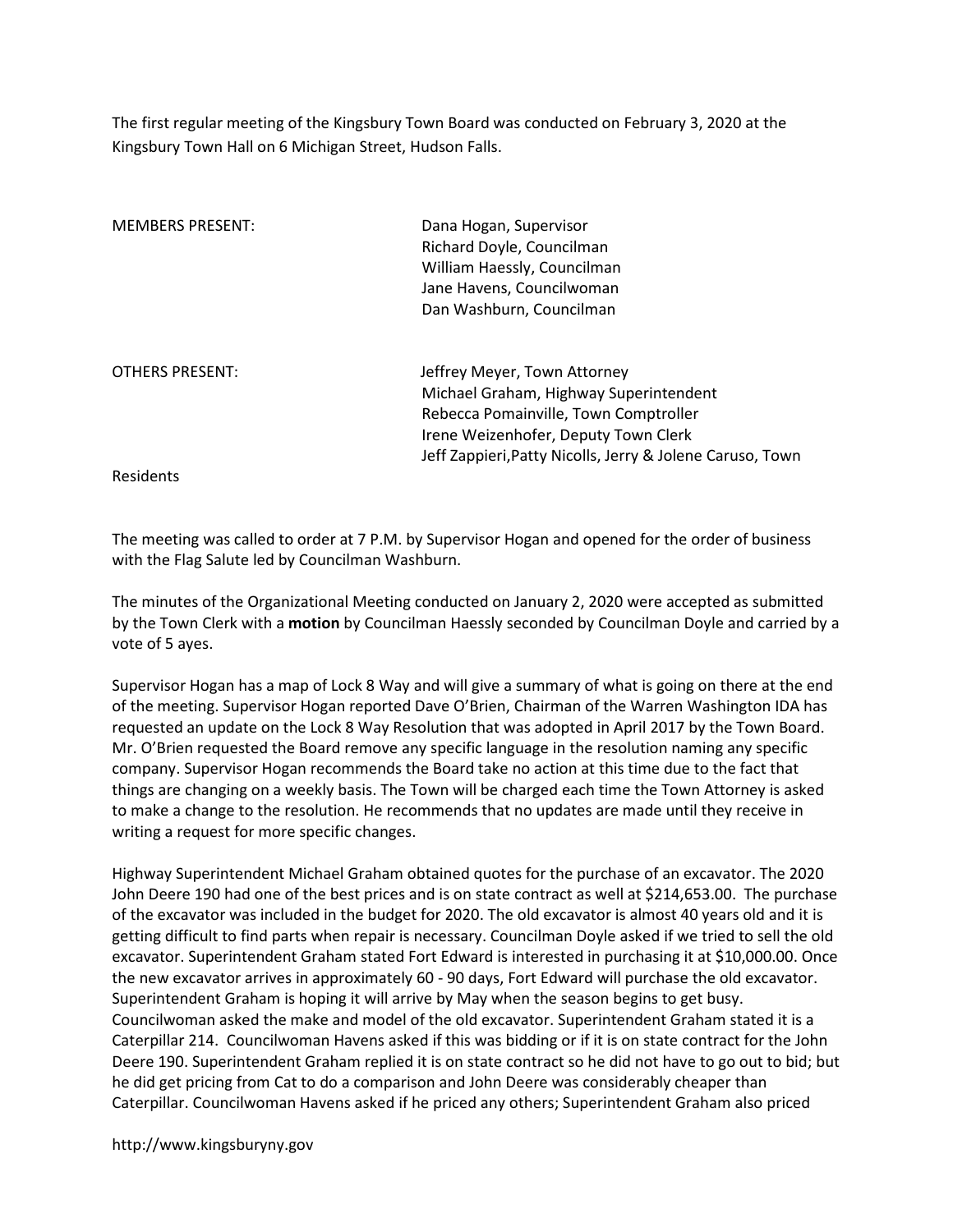Case. Councilwoman Havens asked if he knew the model numbers; Superintendent Graham stated the Cat was 314 and he cannot recall Case.

Councilman Doyle asked how much was in the equipment account. Comptroller Rebecca Pomainville stated about \$410,000.00 and \$210,000.00 was budgeted for a new excavator; leaving a balance of approximately \$200,000.00. Councilman Doyle asked when the Town would have to purchase their next truck. Superintendent Graham said it would probably be about two years and that will give them a chance to build the fund; a new truck costs between \$210,000.00 to \$230,000.00.

Councilman Washburn asked how long it takes to build the fund. Superintendent Graham stated usually \$50,000.00 is added to contractual if the Town makes a purchase and \$50,000.00 in added to the reserve. Each year at budget time. The reserve has been backed down to \$30,000.00 bringing the total of \$80,000.00

A motion by Councilman Doyle seconded by Councilman Haessly and carried by a vote of 5 ayes for a letter of intent to purchase a 2020 John Deere 190 excavator at \$214, 653.00 on NYS contract be sent to Nortrax.

A motion by Councilman Washburn seconded by Councilman Haessly and carried by 5 ayes giving permission for Highway Superintendent Michael Graham to go out to bid for gravel crushing for approximately 7,500 yards. There is money in his budget to cover this expense.

The Board discussed a resolution for the acceptance of a new portion of the Town Highway. Attorney Meyer reviewed SEQR; the Board determined the proposed action will not result in any significant adverse environmental impacts with a **motion** by Councilman Washburn seconded Councilman Doyle and carried by a vote of 5 ayes.

A motion by Councilman Doyle seconded by Councilman Washburn and carried by a vote of 5 ayes to accept the following resolution:

# TOWN BOARD OF THE TOWN OF KINGSBURY

#### COUNTY OF WASHINGTON, STATE OF NEW YORK

Resolution No. 1 of 2020

Adopted February 3, 2020

Introduced by Councilman Doyle

who moved its adoption.

Seconded by Councilman Washburn

### RESOLUTION ACCEPTING DEDICATION OF

#### NEW PORTION OF TOWN HIGHWAY

#### QUARRY CIRCLE FROM THE QUARY, LLC

WHEREAS, The Quarry, LLC, a New York Limited Liability Company with its principal place of business at 116 Oak Street, Village of Hudson Falls, Washington County, New York, has offered to

http://www.kingsburyny.gov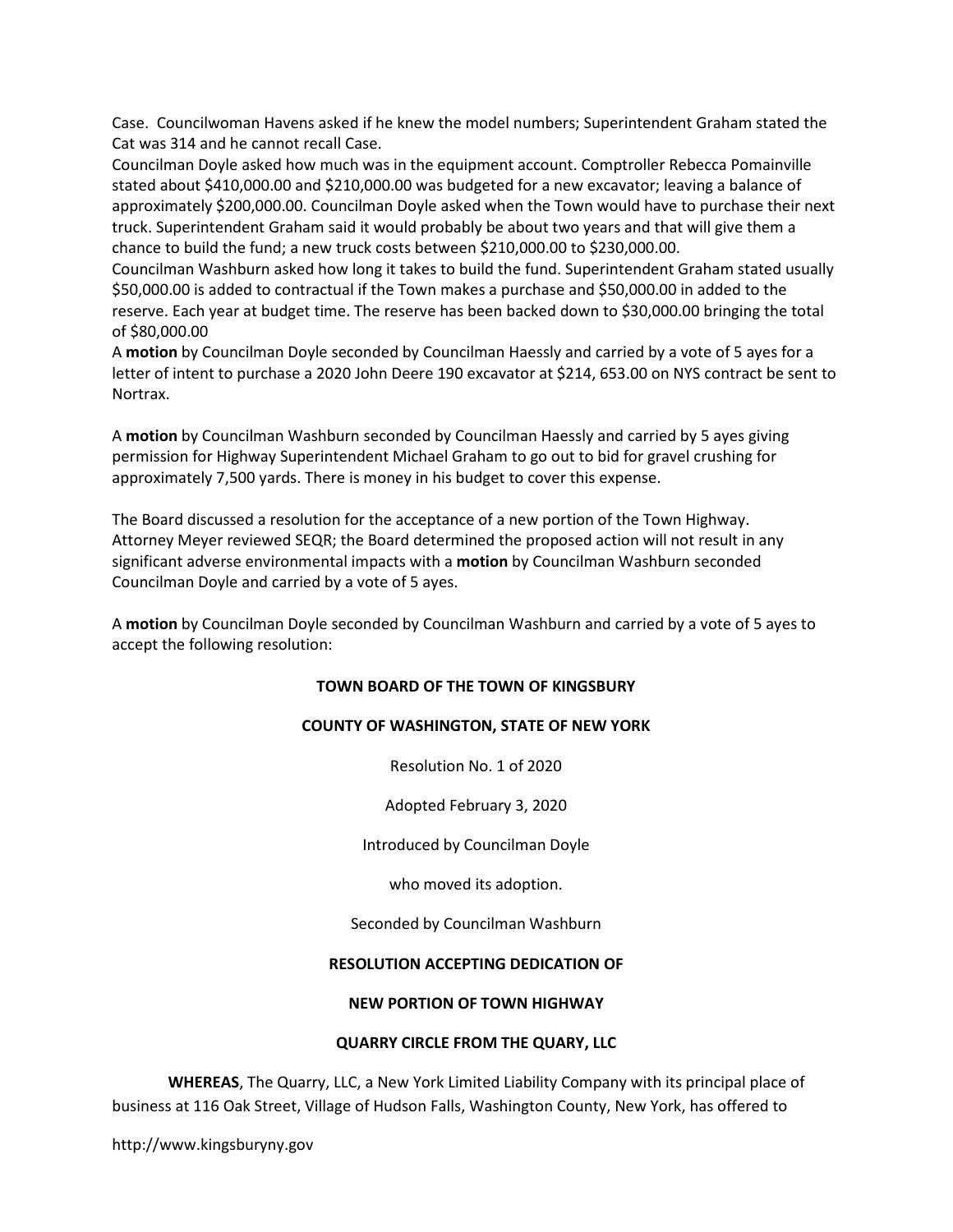dedicate a certain road named Quarry Circle in the Town of Kingsbury (hereinafter the "Town) to the Town for the use and enjoyment of the public and the residents of the Town as a town highway, which parcel is depicted and described in the survey, a copy of which is attached hereto; and

WHEREAS, the Town Superintendent of Highway and Water has inspected said road and the utilities contained thereunder and has recommended the acceptance thereof; and

WHEREAS, the road is not yet completed, and The Quarry, LLC has proposed a Letter of Credit in the sum of \$18,500 to cover the cost of completing the road and related improvements, and the Town Highway Superintendent has confirmed that said sum will reasonably cover the costs of said improvements; and

WHEREAS, the due to the issues presented when the infrastructure was originally installed The Quarry, LLC and William L. Nikas, individually, has agreed to personally guaranty that it is and will remain free from defects for no less than two years; and

WHEREAS, the estimate and deposit provided by The Quarry, LLC, shall not be construed to be a limit of any and all costs to complete said road, it being the intention of the parties that The Quarry, LLC shall complete the construction of said road and improvements and after the Town Highway Superintendent verifies the completion of same, the Town will release the deposit; and

WHEREAS, the form of the deed and title to the road offered for dedication herein will be reviewed and approved by Town Counsel, Meyer, Fuller & Stockwell, PLLC; and

WHEREAS, the dedication of the road by The Quarry, LLC has been approved by resolution of the sole member of said LLC.

NOW, THEREFORE BE IT RESOLVED BY THE TOWN BOARD OF THE TOWN OF KINGSBURY THAT the Town hereby accepts and approve the dedication of Alexander Way to the public and the conveyance thereof to the Town of Kingsbury; and

BE IT RESOLVED that the Town Supervisor is hereby authorized and approved to execute, sign and affix the Town seal to any and all documents necessary to complete the transaction; and

BE IT RESOLVED that The Quarry, LLC shall enter into an agreement in a form and content acceptable to Town Counsel and shall submit a Letter of Credit the sum of \$18,500 prior to the execution of the deed and related documents by the Town Supervisor; and

BE IT RESOLVED that The Quarry, LLC and William L. Nikas, Individually, shall enter into an agreement in a form and content acceptable to Town Counsel for the ongoing maintenance and the personal guaranty that the infrastructure will be free of defects for no less than two years; and

BE IT RESOLVED that upon the execution of all documents, The Quarry, LLC is authorized and directed to record the deed in the Washington County Clerk's office, with a copy of any and all documentation to be provided to the Town Clerk; and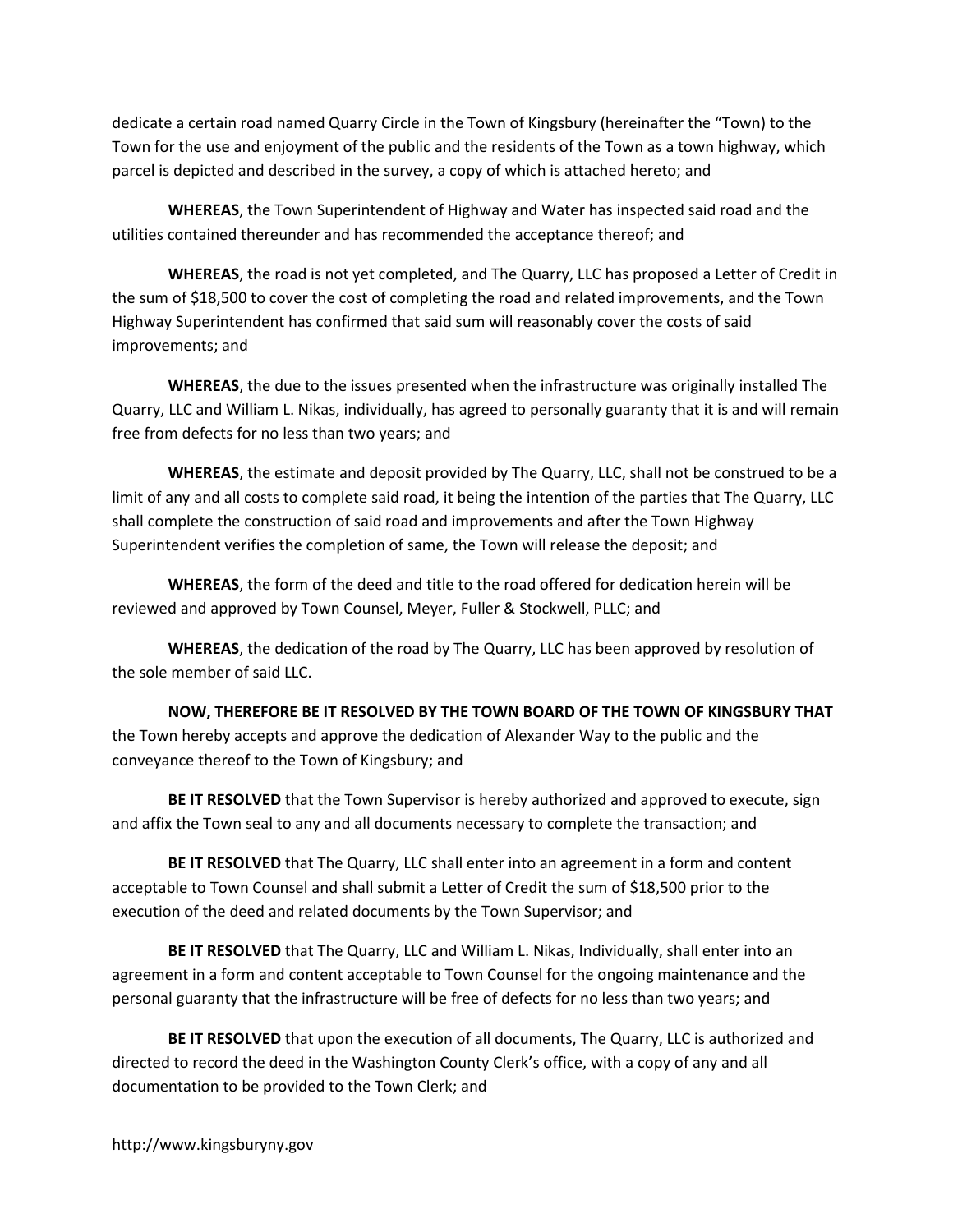BE IT RESOLVED that the Town Clerk is directed to add the road to the official inventory of Town Highways as follows:

Name of Road/Highway: Alexander Lane

Location: Off Dean Road, Town of Kingsbury

Description: As per attached survey

and be it FURTHER RESOLVED that this resolution shall take effect immediately.

 Highway Superintendent Michael Graham, Enforcement Officer Todd Humiston, Planning Board Chairman Dingman, Engineer Tom Jarrett and an engineer representing Bill Nikas met to discuss Phase II of the Quarry Circle project. The Phase II project would be using the upper end of Dean Road where there is a separate entrance which is actually a stone driveway. When Phase II comes out on Dean Road it loops around and would potentially exit onto Alexander Way; Graham prefers not to use that as an exit due to the traffic that will be created by the proposed 200 apartment units through a quiet neighborhood. It must be determined if the road to the Phase II project will eventually become a Town road or remain a private road.

# TOWN CLERK REPORT:

The Town Clerk introduced Irene Weizenhoferr the new part-time Deputy Clerk.

The Town Clerk submitted the following report:

| TO:                        | Supervisor Hogan<br>Councilman: Doyle, Haessly, Washburn &<br>Councilwoman Havens                                                 |
|----------------------------|-----------------------------------------------------------------------------------------------------------------------------------|
| FROM:                      | Tax Collector: Cynthia A. Bardin                                                                                                  |
| SUBJECT:                   | 2020 County/Town Tax Collection                                                                                                   |
| DATE:<br>Payments to Town: | February 3, 2020<br>\$150,037.22<br>January 6, 2020 -<br>\$628,917.10<br>January 14, 2020 -<br>\$830,009.46<br>January 24, 2020 - |
| Total to Supervisor:       | \$1,608,963.78                                                                                                                    |

The next Board Meeting is scheduled for March 2, 2020; there is not a meeting scheduled for February 17, 2020 due to the observance of President's Day.

The Town Clerk will contact The Chronicle in regard to publishing the announcement of future regularly scheduled Town Board Meetings; the Post Star no longer publishes these announcements without charging the Town a fee. The Town Clerk will publish the announcement of Public Hearings and any Special Meetings scheduled in the Post-Star.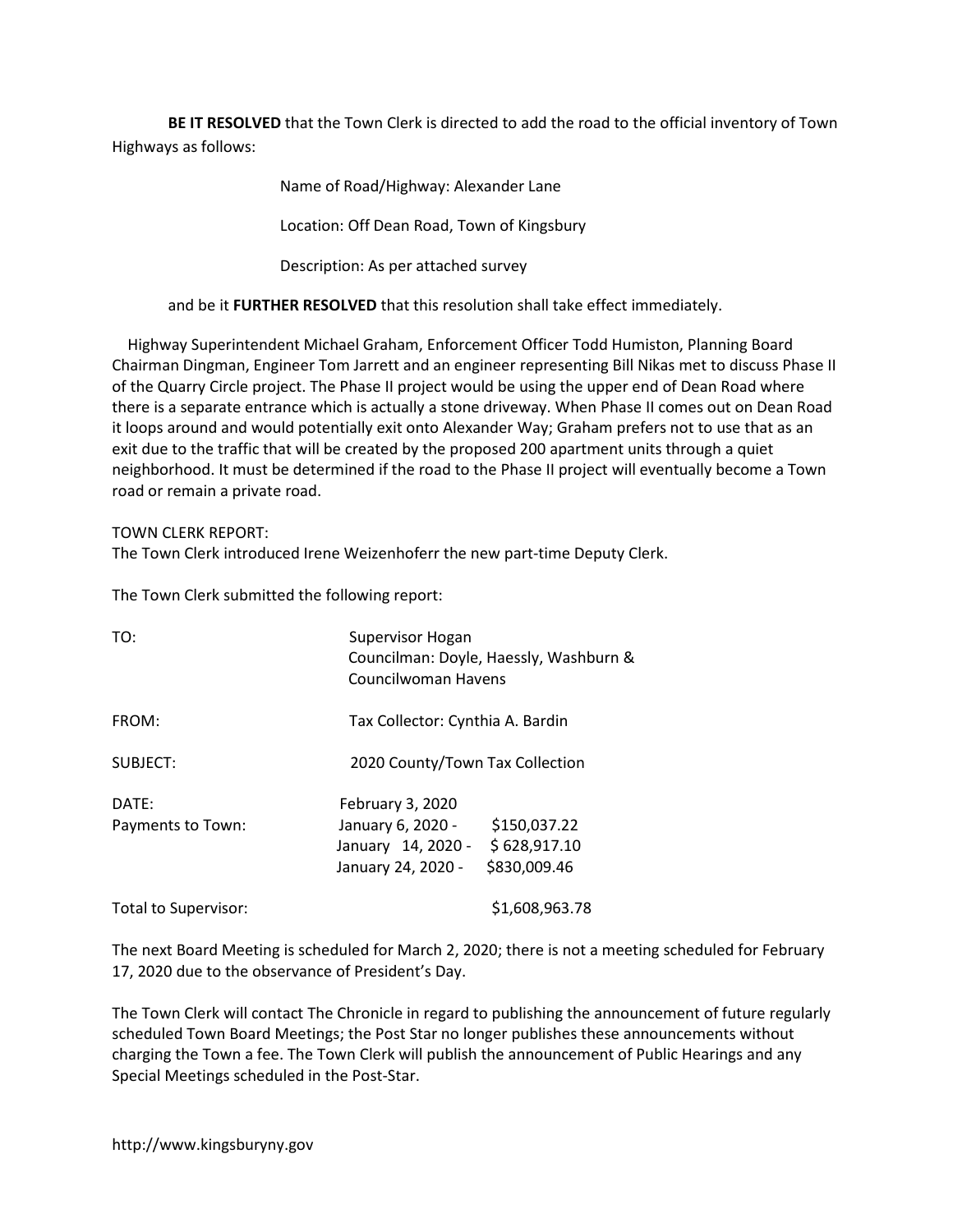A motion by Councilman Haessly seconded by Councilman Doyle and carried by a vote of 5 ayes giving permission for the Town Clerk to attend the Town Clerk Conference in Albany from April 26 – 29; the money is in her budget.

A motion by Councilman Washburn seconded by Councilman Doyle and carried by a vote of 5 ayes giving Enforcement Officer Todd Humiston to attend a Code Enforcement Conference at Lake Placid.

### COMPTROLLER REPORT:

Rebecca Pomainville reported the Recreation Budget was under \$18,000.00 with the transfer of the administration to the Hudson Falls Central District.

Express Computer has been hired to work on working updating the computers.

## COUNCILMAN REPORT:

Councilman Washburn reported Chazen had completed the mapping of the Town sewer system; copies were provided to the Board.

Councilwoman Havens would like to start a "good news about town". She will check with businesses, people and churches and add a "moment" into the history book of the minutes of events that are happening around our Town.

A motion by Councilman Doyle seconded by Councilman Washburn and carried by a vote of 4 ayes and one abstain from Councilwoman Havens due to research conducted by Jane Havens to accept the report of a certain officers as follows:

Enforcement for December 2019: No. Permits: 1; Site Plans 2; Research Fees: 2; Total Fees: \$500.00

A motion by Councilman Haessly seconded by Councilman Doyle and carried by a vote of 5 ayes to accept the reports of certain officers for the month of December as follows:

Town Clerk: Paid to EnCon: \$86.91; Paid to Supervisor: \$2,017.37; State Share of Bingo \$450.00; State Share of Games of Chance: \$30.00; Paid to the Village of Hudson Falls: \$50.00; Paid to Ag & Markets for Population Control: \$72.00 Town Justice: Fees Collected: \$12,050.00

#### SUPERVISOR REPORT:

Supervisor Hogan and Councilwoman Havens attended a meeting in at Washington County in regard to Lock 8 Way. There were approximately 55 people in attendance including Congresswoman's Stefanik's office, Senator Betty Little's staff, Assemblywoman Carrie Woerner, the Regional Director of he EPA, Canal Corp Director Bryan Stratton , all Supervisors from Washington County, Representatives of WCC, the Economic Development Coordinator, Deb Donahue the County DPW Superintendent, the Fort Edward LPDC, Matt Traver, Attorney Matt Fuller and a hand full of concerned citizens.

Supervisor Hogan proceeded to update the Board and attendees on the discussion conducted during the meeting.

At the meeting there was a discussion on how to move forward with WL Plastics gaining temporary access to the former de-watering site which must be negotiated between the EPA and Canal Corp. They are also looking for a plan of permanent access and durability thereafter. The Town will hold its position with a resolution that was adopted by the Board in April 2017 stating they will not accept Lock 8 Way as a town road until a new bridge replaces the temporary bridge and right of ways owned by WCC are transferred to the Towns and the Counties. At this time even if funding or grants were available to build